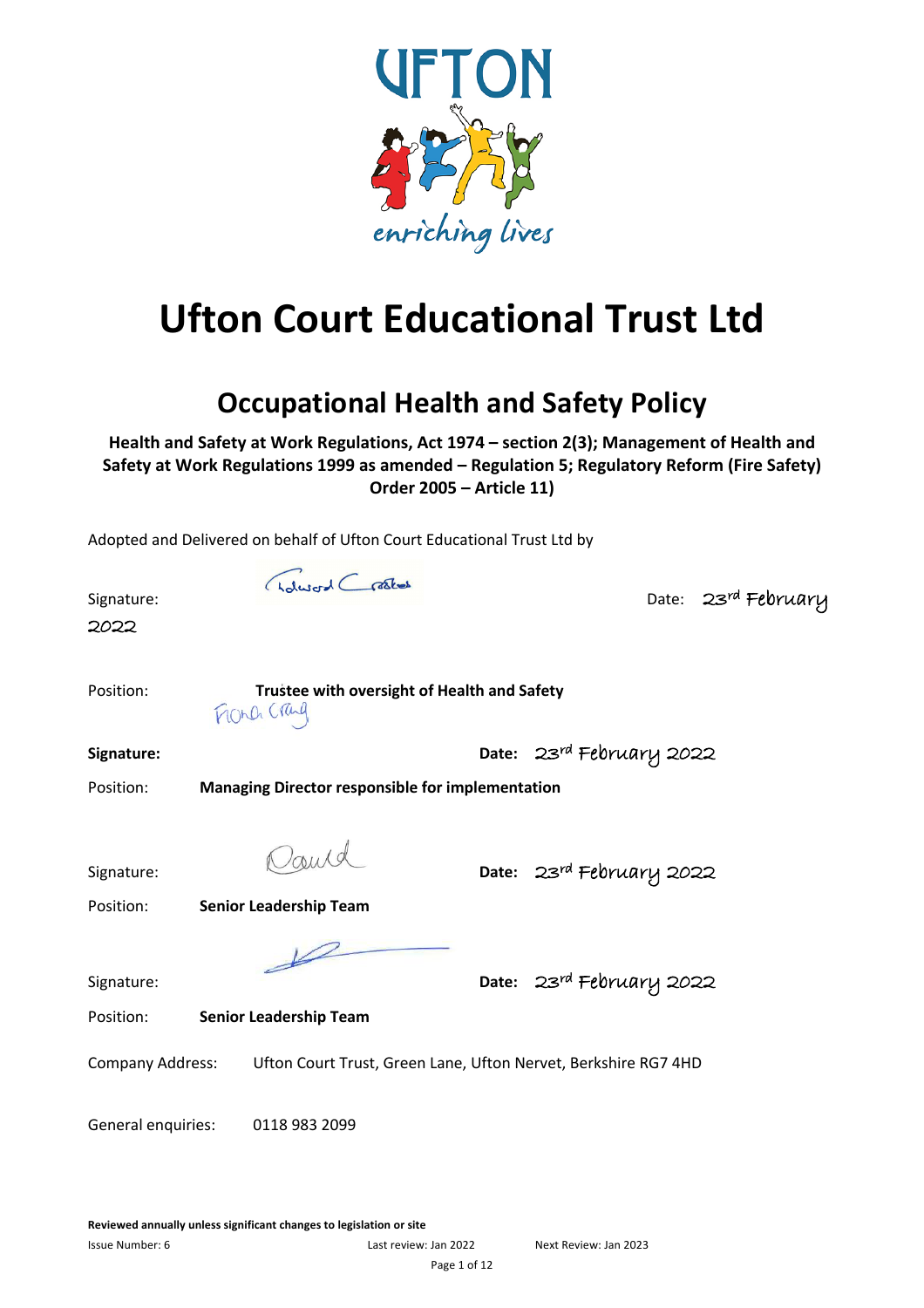

**Ufton Court Educational Trust** is committed to providing a safe and healthy environment for all members of staff and volunteers to work in order to prevent work related injury and ill health and its visitors to enjoy whilst engaged in activities on site. It has a moral and legal duty to do this and is committed to continual improvement of the Occupational Health & Safety (OH&S) management and to fulfil legal and other requirements in taking all reasonably practicable steps both as an employer and provider of educational learning and events. It is committed to reduce hazards and OH&S risks so far as is reasonably practicable. The Trust is committed to consultation and participation of workers. Participation in Health and Safety matters and cooperation is expected at all levels of the organisation; the workforce empowered by sharing of information and consultation.

The Trust always acts upon any reports or inspections from external and internal sources and advice from consultants

- 1. The purpose of this policy is to demonstrate that the Trustees and management (Managing Director and Senior Leadership team) of Ufton Court Educational Trust Ltd will comply with their duties under Health, Safety and Welfare Legislation.
- 2. The Trustees and Management of Ufton Court Educational Trust Ltd accepts that it has both a legal and moral duty to ensure so far as is reasonably practicable the health, safety and welfare of their staff, volunteers, contractors and visitors who work with them and anybody else that can be affected by what they do.
- 3. In delivering a high standard of care, Ufton Court Educational Trust Ltd remain fully committed to;
	- Applying the principles of Best Practice and Continual Improvement when applying its systems and processes.
	- Produce and implement a processes and safe systems of work that communicates and controls how a task is carried out with minimal risk to those taking part and others who may be affected.
	- Ensure all equipment used is properly selected, maintained and operated in a manner to which the equipment is designed for use. No substitute equipment may be used unless the equipment has been approved for that task.
	- Cooperating with those they interface with, to ensure proper and adequate provisions.
	- Ensure that wherever possible, best practice is applied.
	- Monitor its success, identify any weakness and implement improvements.
- 4. The Trustees and Management of Ufton Court Educational Trust Ltd recognises their legal duties placed by the Health and Safety at Work etc Act 1974 and its subordinate legislation. Those who are responsible for applying those duties have been fully consulted and briefed as to their duties and have accepted their responsibilities accordingly.
- 5. The Trustees and Management of Ufton Court Educational Trust Ltd fully accept their individual legal and moral duties to ensure best practice applies at all times so far as is reasonably practicable.
- 6. The Trustees and Management of Ufton Court Educational Trust Ltd remains fully committed to applying all aspects of those duties and will ensure, through regular reviews, the standards are applied consistently.
- 7. The Trustees and Management of Ufton Court Educational Trust Ltd will ensure that all staff and contractors' staff receive sufficient training and information as to their duties and operational instruction, and that information will be presented in a manner that is useable and understood.
- 8. The Trustees and Management of Ufton Court Educational Trust Ltd will ensure that any contractor who works on behalf of Ufton Court Educational Trust Ltd will also work with the same commitments communicated above
- 9. During COVID-19, we will, through risk assessment and by following Government Regulation, guidance and Public Health England advice, ensure that we provide a COVID-19 secure environment for our employees, volunteers, visitors, pupils and others.

**Date: 23/02/22**

**Signed:** A **Fiona Craig (Managing Director)** 

**Reviewed annually unless significant changes to legislation or site**  Issue Number: 6 Last review: Jan 2022 Next Review: Jan 2023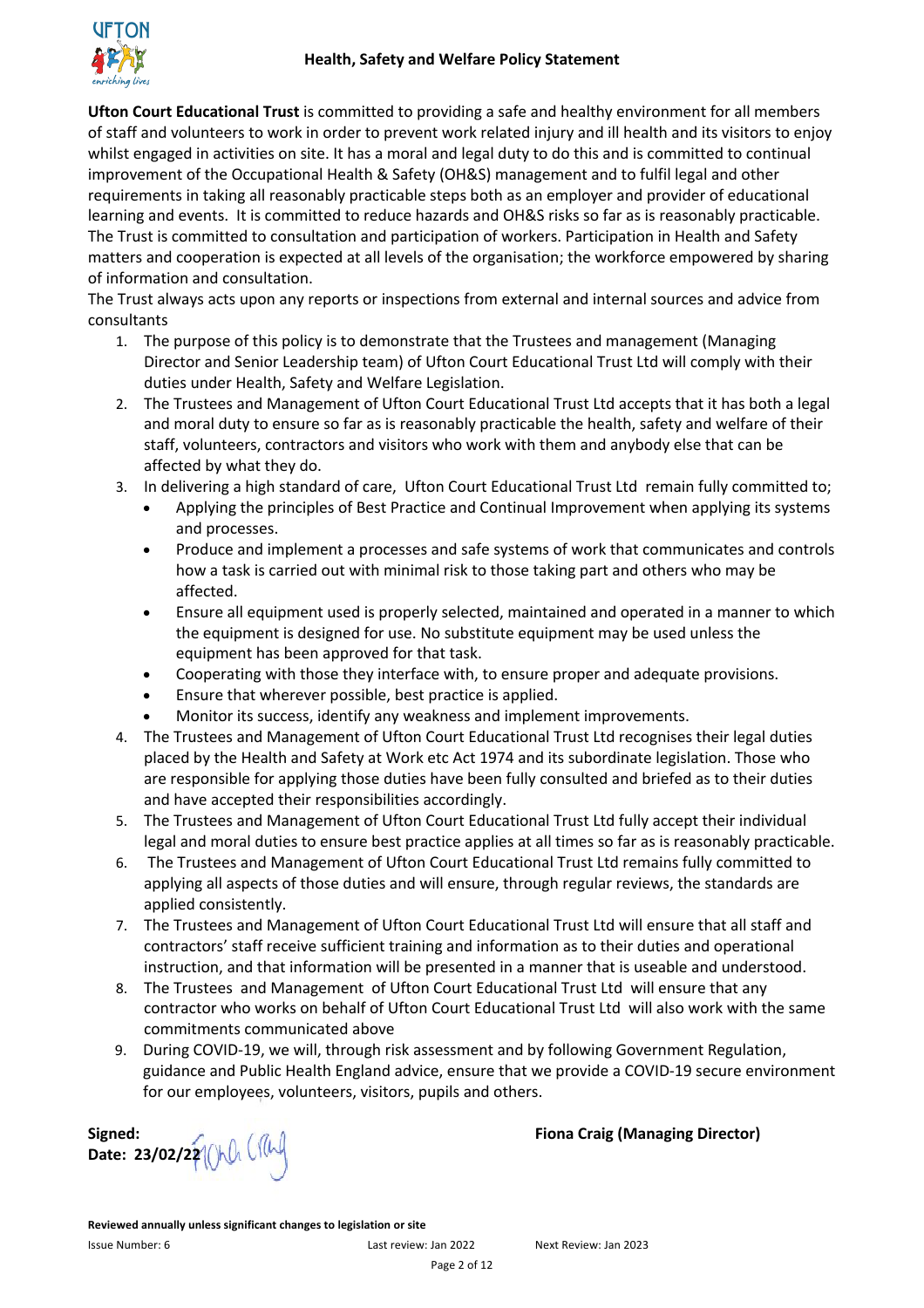#### **Scope and Nature of the Organisation: Ufton Court Educational Trust**

Ufton Court Educational Trust is a children's charity supported by a Weddings and Functions business. Our charitable educational work is performed both on site, in our immediate local area and in schools and our weddings and functions are all based at our site. Our work would be categorised as service rather than product led.

Both the charitable and trading business are run together as a unified organisation. Our organisational hierarchy begins with Trustees who are responsible for the strategic direction of the Trust and delegate operational management to the Managing Director. The Managing Director has appointed a Senior Management Team to support in the daily running of the organisation. The full organisational chart is published in a shared folder which is accessible by all employees, this information is also available on our website. The internal phone list is published in hardcopy format and available for all staff to access (who may not be desk based) and contains the contact details of Trustees to enable the whistle blowing policy to be fully accessible.

We are a value led organisation. The values are formed in collaboration with staff and volunteers and are published on phone lists, are on our website and are displayed as part of the logon process on all computers.

We have a policy hierarchy supported by detailed RAMS to ensure that all activities are performed in a safe and effective manner. Staff and volunteers are trained to carry out their tasks either externally leading to recognised awards or internally and approved by management. We use a skills matrix approach to explicitly track skills and experience and competency.

We strive to create a safe and purposeful workplace. Staff and volunteers are trained to perform their tasks and managers are trained and aware of their Health and Safety responsibilities. We are keen to create an emotionally safe workplace and do this through management training and offering all employees and volunteers access to online mental health awareness training.

Staff receive annual appraisals; staff and volunteers also have regular meetings with their managers, toolbox talks and training. All staff are required to attend all staff training twice per year; volunteers are invited. This training gives updates on strategy to ensure that staff and volunteers feel communication is good and also includes training on key issues such as Health and Safety awareness and example would be fire training on use of extinguishers.

We operate within a known legal framework. We ensure that we understand this framework though regular updates to ensure full compliance. We actively seek feedback from our staff, volunteers, customers and suppliers to ensure that not only are we are working to all known standards and laws but are seeking to go further and achieve higher standards in all areas. Our insurers review our work and working conditions and site annually and we have a close relationship with regular communication of any changes throughout the year.

We work with an external Health and Safety consultant who reviews our work and advises on legal requirements, these are fed through to our Health and Safety committee to implement. Our Health and Safety committee meet each month and are comprised of representatives of all teams. The Health and Safety advisor attends 4 meetings per year and the Trustee with Health and Safety oversight attends one meeting per year.

Safeguarding is of special importance in a children's charity and we have 3 Designated Safeguarding leads to ensure that one is always on site. In additional to this, we request an audit from our local Council Education Safeguarding Officer.

Where qualifications are required for tasks such as operating machinery (e.g. use of chainsaws) or delivering specific (education e.g. Archery) qualifications are checked and renewal dates monitored by our HR Manager.

We are subject to a full annual audit and legal and financial compliance is reviewed during this process.

Other legal compliance is managed through ongoing training provided by external providers.

We manage our environment though strong customer relationships and a high customer service ethic. The Strategic Management Team regularly review customer feedback and monthly financial performance tracking actual performance to outlooks and budgets. We are aware of our competitors old and new and maintain a watching vigil on their offerings and strategic development.

We also work closely with our team, our Trustees, supporters and suppliers who will offer insight into changing patterns of behaviour and demand.

The aim of the Trust is that working at Ufton is both safe and enjoyable. Employees and volunteers should feel valued themselves and that we live our agreed values.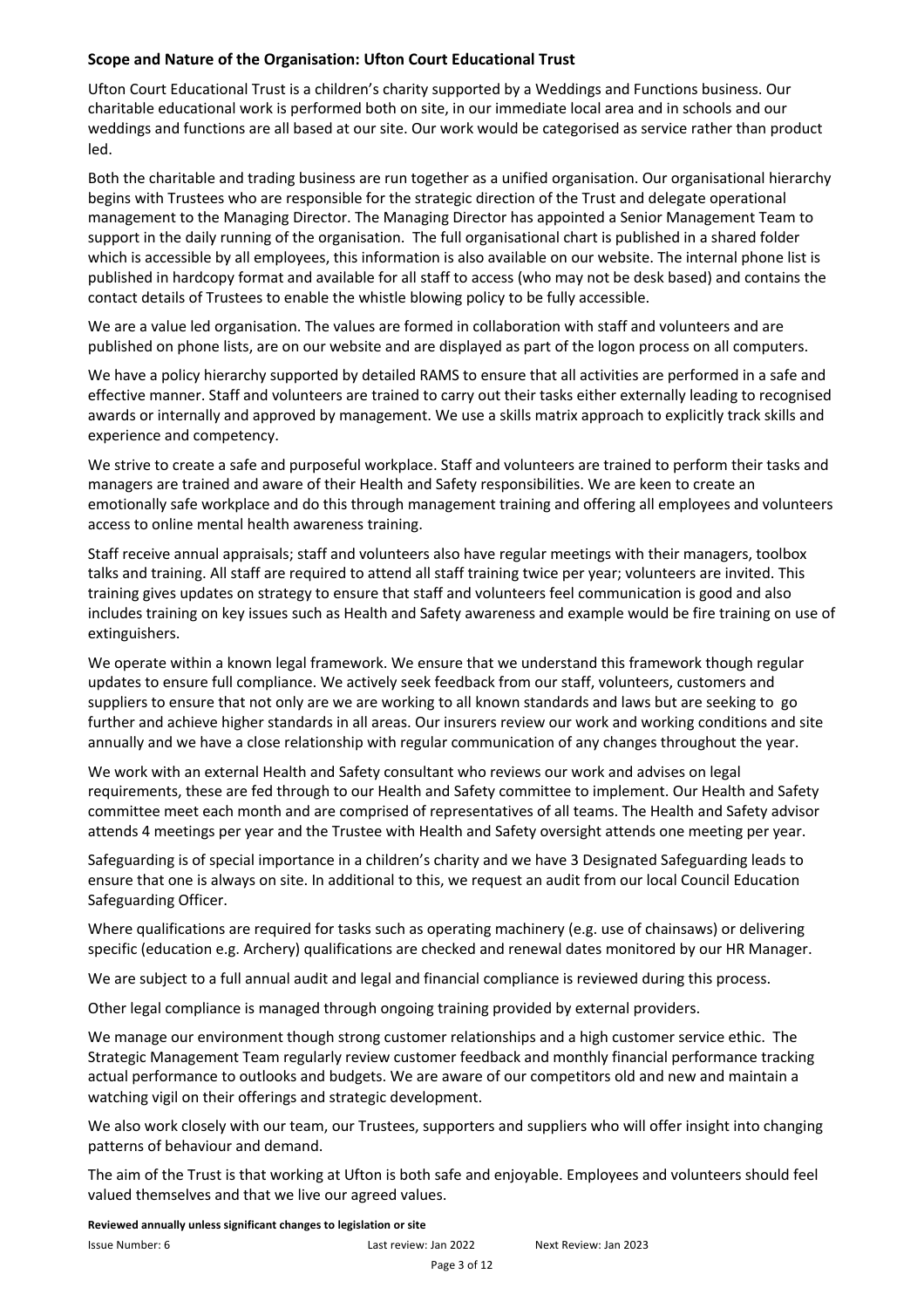#### **Specific Roles, Competencies and Responsibilities**

### **The Trustees**

- 10. The Trustees are ultimately responsible and accountable for the application of Ufton Court Educational Trust Ltd Occupational Health & Safety Policy and the achievements of its objectives within. They do so by:
	- Ensuring that one of their number has oversight of Health and Safety; expectations are that they will review policies, be aware of Health and Safety matters, communicate with the Managing Director and Health and Safety Coordinator and offer constructive criticism.
	- The Trustee with oversight for Health and Safety will attend an IOSH for Managers and Directors course
	- Delegating authority through the Managing Director and Line Managers primarily and through them to their employees.
	- Ensuring that the Health and Safety Policy is strictly observed and monitored by staff and volunteers at all levels through consultation with Management/Supervisory staff
	- Periodically reviewing performance, policies and procedures accordingly and promotes action when necessary.
	- Embracing the principles and best practice laid out in HSE Guidance (HSG65 Managing for Safety) and the Plan, Do, Check Act model described there. (Please see Appendix
	- Keeping under review the need for further safety measures, instruction and training to ensure the health, safety and welfare of all employees and volunteers.
	- Keeping themselves informed of incidents or accidents and failures of systems of work occurring on Ufton Court Educational Trust Ltd premises or to Company employee and volunteers.
	- Be aware of various authorities and advisory organisations with the aim of maintaining and improving health, safety and welfare and encourage engagement with such organisations
	- Review Health and Safety procedures.
	- Be aware that the Occupational Health and Safety Policy is monitored by the Health and Safety Consultant setting a good personal example on Health and Safety

### **The Managing Director**

- 11. The Managing Director has overall responsibility for the implementation and management of health, safety and welfare within the Ufton Court Educational Trust Ltd.
- 12. The Managing Director will ensure that all key areas receive the correct level of monitoring and management attention by Management structure to each key area. They will appoint a member of their senior staff/volunteers to manage each matter highlighted in this policy and will require regular feedback on issues, the progress made and the actions still outstanding.
- 13. In order to achieve effective implementation of the policy, the Managing Director will:
	- Delegate authority through the Management Team, whilst maintaining their overall responsibility for delivery and through them to their employees and volunteers.
	- Ensure the health and safety policy is strictly observed and monitored by staff and volunteers at all levels through consultation with Management/Supervisory staff and volunteers.
	- Periodically review performance, policies and procedures accordingly and promotes action when necessary.
	- Embrace the principles and best practice laid out in HSE Guidance HSG65 Managing for Safety.
	- Keep under review the need for further safety measures, instruction and training to ensure the health, safety and welfare of all employees.
	- Create and monitor a working environment which promotes the wellbeing of employees whilst they are at work.
	- Review incidents or accidents and failures of systems of work occurring on the Ufton Court Educational Trust Ltd premises, involving the General Public, to Centre's Employees, Volunteers or Contractors.
	- Consult and communicate with various authorities and advisory organisations with the aim of maintaining and improving health, safety and welfare.
	- Liaise with the Manager responsible for each activity, and Health & Safety Consultant as required.
	- Ensuring the health & safety policy is actively monitored by the Senior Leadership Team and Team Managers
	- Ensure that sufficient resources are made available to manage health, safety and welfare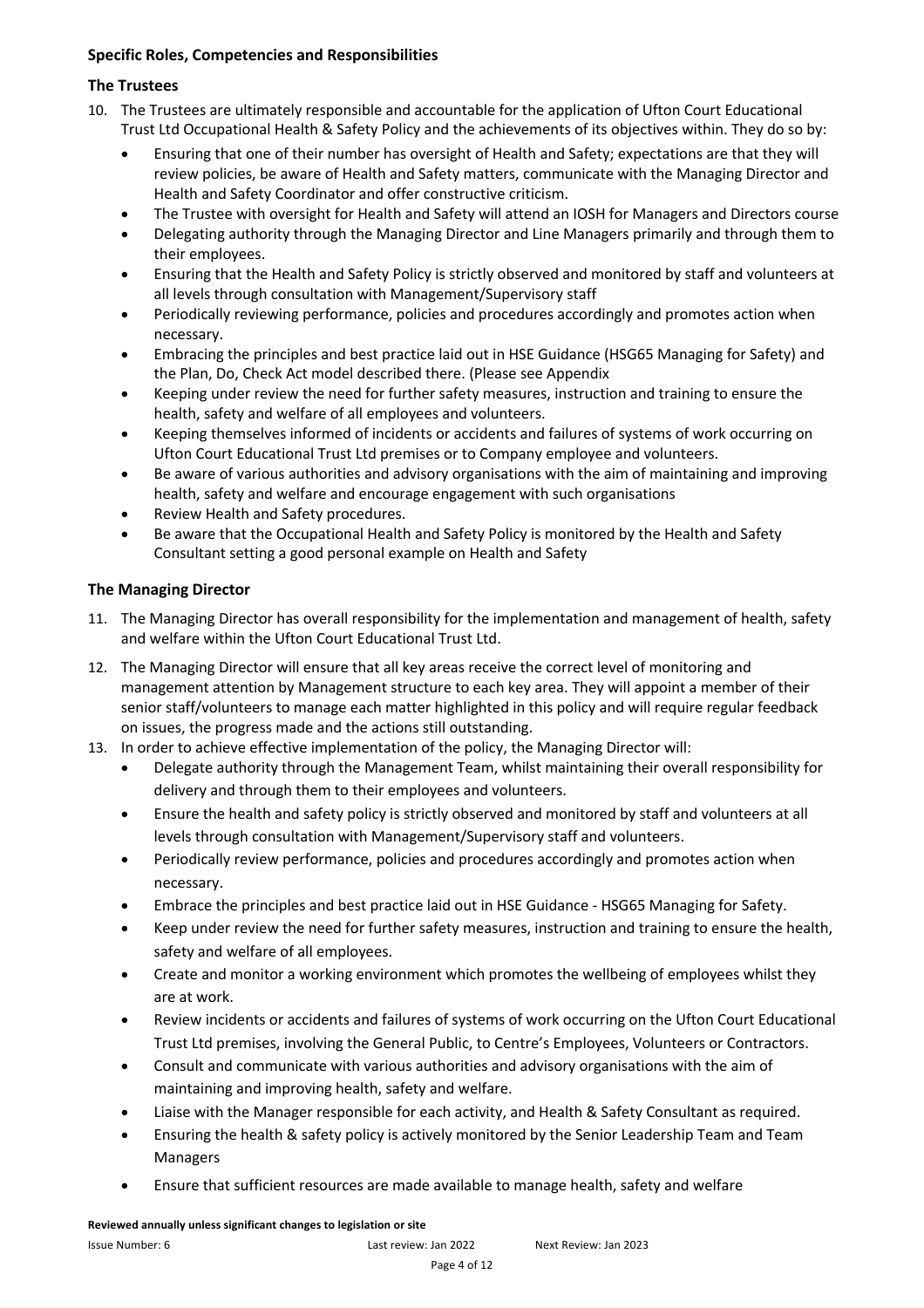- Ensure that Ufton obtains appropriate and competent health, safety and welfare advice.
- Completed a IOSHH for Managers and Directors as well as other relevant H&S training and courses identified
- 14. The Managing Director will ensure that Health, Safety & Welfare reviews are carried out at least on a monthly basis at all levels of management and the results of those discussions are reported back to the Trustees for consideration. The matters which will be discussed as a compulsory matter are;
	- Any Accidents or Near Miss incidents occurring on the sites under their control or to their operatives at third party sites.
	- Any major failures of structures, plant or services, which caused major risks to their Staff, Volunteers, Contractors or Operations.
	- Any weakness in the resources, in both quantity of staff/volunteers and the staff/volunteer competencies, required to deliver the standards deemed as acceptable by the Board of Directors.
	- Issues arising from location meetings, which require attention and direction from the Trustees
- 15. The Managing Director will ensure that an Impact Assessment is carried out after each strategic decision which might lead to detrimental effects to the health, safety and welfare of staff, volunteers, contractors and visitors, and the effectiveness of equipment together with the systems, standards and processes of the centre.

#### **Line Managers**

- 16. The Line Managers are responsible for the effective implementation of Ufton Court Educational Trust Ltd safety policy within their department or area of control. They do so by:
	- Ensuring that all employees and volunteers directly responsible to them know, understand and accept their responsibility to Ufton Court Educational Trust Ltd Occupational Health & Safety Policy.
	- Ensuring the requirements of Health & Safety legislation are applied and that Ufton Court Educational Trust Ltd procedures are observed.
	- Carrying out reviews of established safety measures and introduce further safety measures, instructions or training to ensure the health, safety and welfare of employees under their control
	- Undertake IOSH for Managers and Directors training and a Health and Safety level 1 course, and any other relevant Health and Safety courses and training identified
	- Ensuring new employees, volunteers and contractors receive an Induction and that employees and volunteers are given time to absorb training
	- Investigating and recording accidents, incidents or near misses and potential hazards in their area of control and take necessary action with the aim of preventing re-occurrence by the removal of any potential hazards.
	- Informing employees and volunteers of any hazards to health and safety encountered in the course of their work, including the necessary precautions to be taken, and of their duties to safeguard their own and other person's health and safety.
	- Making sure that all necessary protective equipment is readily available, within date and suitable for task at all times by the employees and volunteers in their section or area of control.
	- By making sure all employees and volunteers maintain the highest standards of housekeeping and orderliness in their section or area of control.
	- Identifying training needs concerning health and safety at work and arrange such training and instruction as may be necessary.
	- Respond to any employee and volunteers representations.

#### **Health and Safety Officer Role**

17. **Health and Safety Officer** will be responsible for the co-ordination of all aspects of H&S for both education and weddings.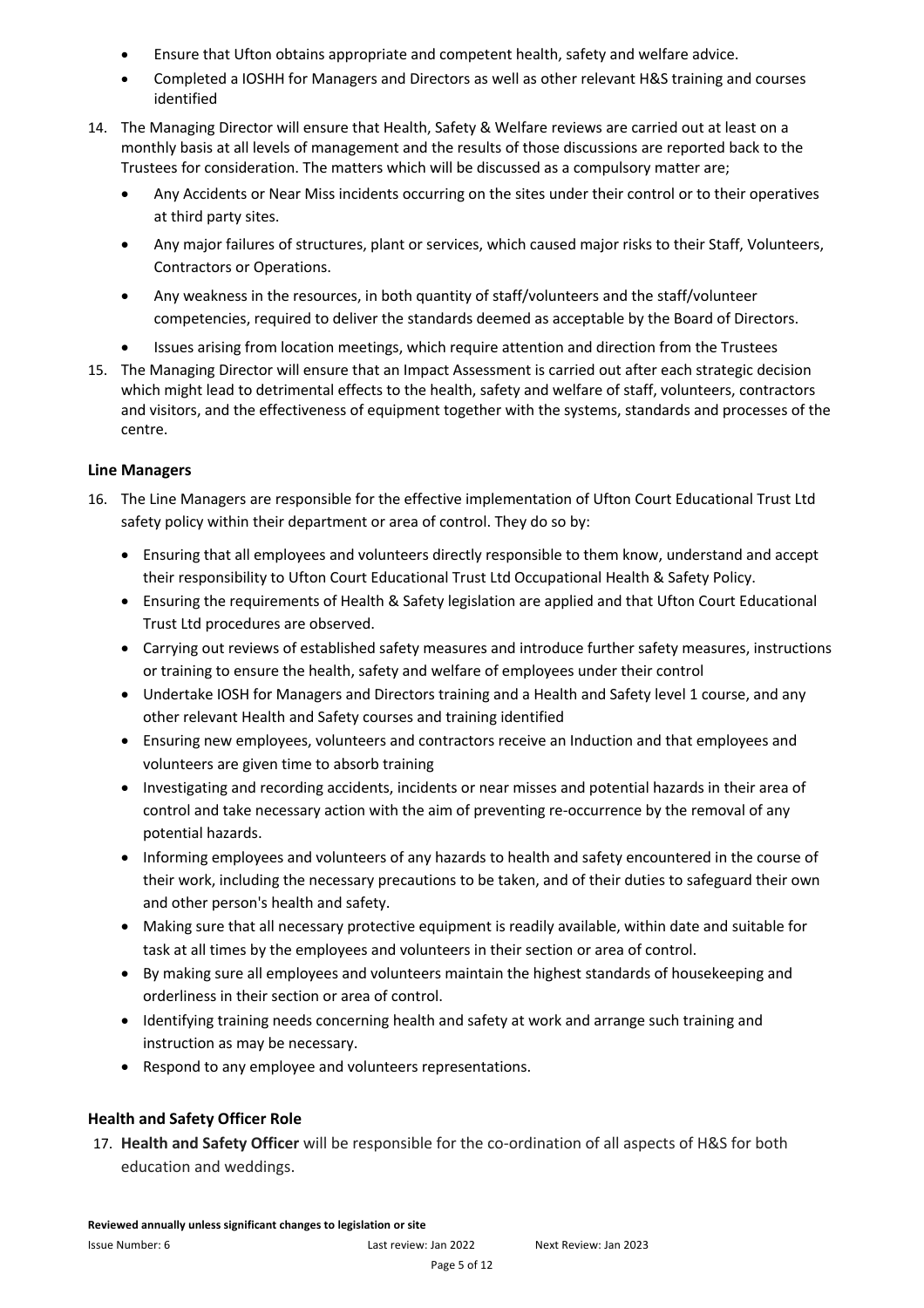- They will understand and ensure compliance with all relevant H&S legislation and be the key contact with our external H&S provider.
- They will be responsible for the promotion and acceptance of the importance and H&S throughout the team.
- They will audit H&S compliance within the organisation and feedback to staff what changes may be required.
- They will lead on the appointment and management of technical advisers
- They will be responsible for all H&S documentation ensuring all staff meet their responsibilities to keep current paperwork on file.
- They will lead on all aspects of H&S involved in memberships of external bodies
- They will ensure that the website contains accurate, relevant and complete H&S information for customers.
- They will manage the monthly H&S meetings ensuring actions are completed.
- They will demonstrate Ufton values in all aspects of their role.
- They will report directly to the Managing Director
- Complete relevant training including IOSH for Directors and Managers,

#### **Health and Safety Steering Group**

- 18. The Steering Group consists of a member of staff from each of the Teams. The group meets on a monthly basis to review:
	- Health and Safety practices,
	- Any concerns raised by teams,
	- Progress with regards to any actions required,
	- Accidents and near misses.
	- Any changes required either by law, advice from external sources or feedback from members of staff and user groups
	- Welfare of employees and volunteers
	- Each meeting will include a focus based on the Policy Areas (Safeguarding, Fire, Safe Food, Activities for Children, Activities – Weddings and Events, Compliance, Management of Trees, Working on Site, Working Off Site)
	- All members will have completed an IOSH for Directors and Managers course, H&S level 1 and any other courses or training identified.

#### **Ufton Staff team Training Matrix**

Ufton keeps an up to date training matrix detailing all training required, when it's been completed and when it is due for renewal. Copies of certificates are also kept. Members of staff are required to sign to confirm that they have understood the training received.

#### **Team Leaders to ensure All Employees and Volunteers**

- 19. All Ufton Court Educational Trust Ltd employees and volunteers have health and safety responsibilities and are required to maintain processes or systems of work and wearing all appropriate Personal Protective Equipment provided for the activity.
- 20. All statutory required items of equipment and PPE will be provided at no cost to the employee / volunteer and will ensure that these are maintained and replaced when required
- 21. All Ufton Court Educational Trust Ltd employees and volunteers will receive appropriate levels of training according to their duties, the equipment they will operate and the numbers of persons they will supervise.
- 22. All employees and volunteers are required to confirm that they have attended and understood their training
- 23. All employees and volunteers of the Ufton Court Educational Trust Ltd will: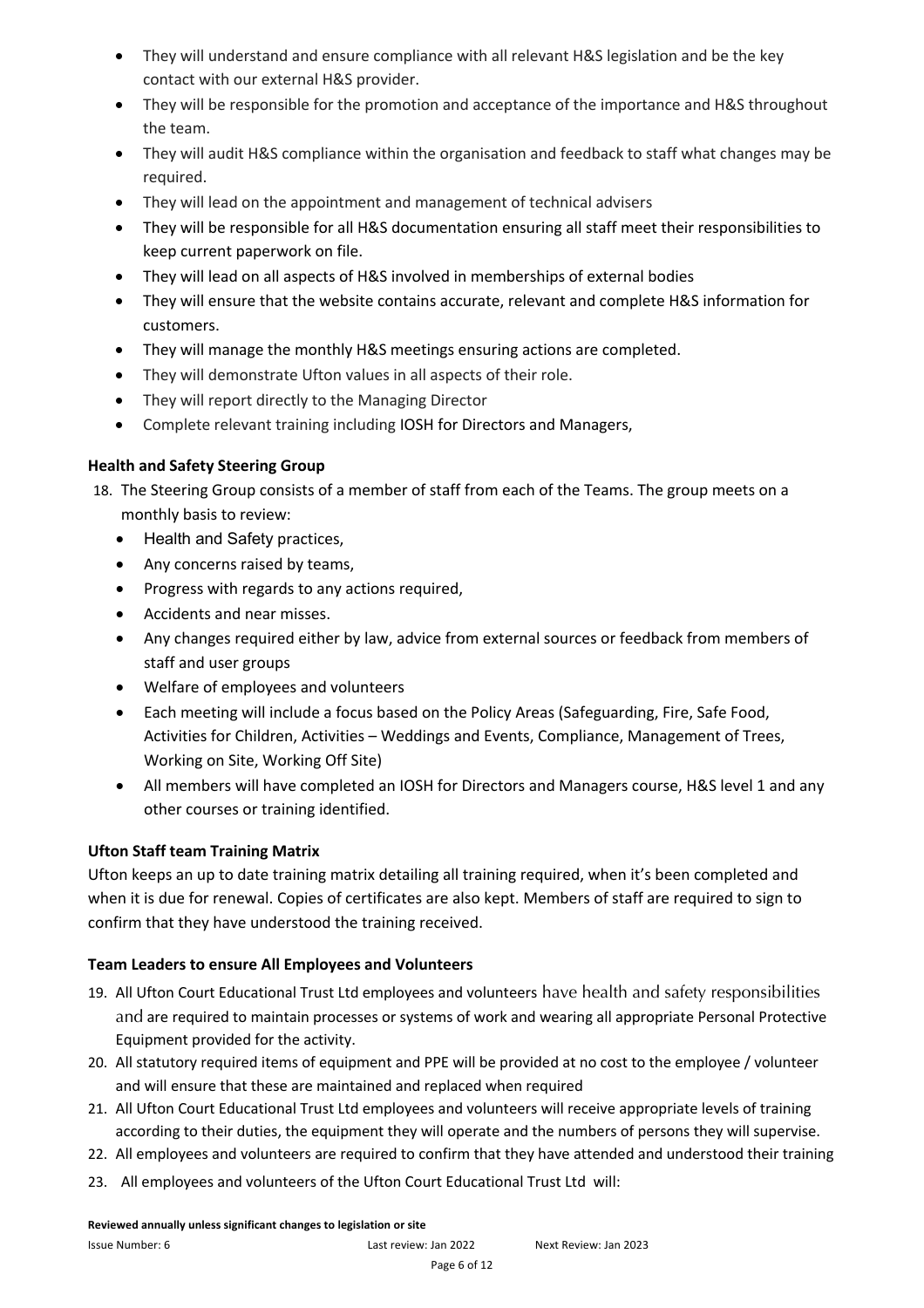- Take responsible care of their own health, safety and welfare at work; they are able to this due to the training they have received and the safety of the equipment provided for us. If an employee feels unsafe when asked to perform a task then they are able to refuse
- Follow any health, safety and welfare rules which apply to their duties.
- Do what is reasonably practicable to ensure that other people, including members of the public are not put at risk.
- Not misuse anything that has been provided in the interests of health, safety and welfare, such as propping open fire doors.
- Not improvise or adapt any equipment so as to use it for a purpose for which it is not designed.
- Report anything that might present a danger to either themselves or anybody else.
- Complete a H&S level 1 course
- 24. All employees and volunteers are expected to cooperate with their managers and Trustees to ensure the health, safety and welfare of themselves, visitors and colleagues. Any reasonable request that is not fully complied with, without good cause or reason, may be considered gross misconduct.
- 25. No person will be requested to work unsupervised unless they are comfortable to complete the task, have received relevant training and can demonstrate a competence level deemed acceptable by Ufton Court Educational Trust Ltd . It is recognized that in many cases experience is required when achieving a level of competence. Such experience will be provided under a supervision program carried out by the management of Ufton Court Educational Trust Ltd.

#### **Arrangement for obtaining Competent Health & Safety Advice**

26. Ufton retains Quadriga Health & Safety Ltd, as occupational Health and Safety consultants to support and advise the Trust and to provide the competent person support required by Regulation 7 of the Management of Health and Safety at Work Regulations 1999 and Article 18 of the Regulatory Reform (Fire Safety) Order 2005.

#### **General Management Arrangements for Health and Safety Compliance [all departments]**

27. The Health and Safety Systems and Procedures Management Model [based on the principles of HSE Guidance HSG65 Managing for Safety] to ensure a continuity of approach by all departments operated by Ufton Court Educational Trust Ltd

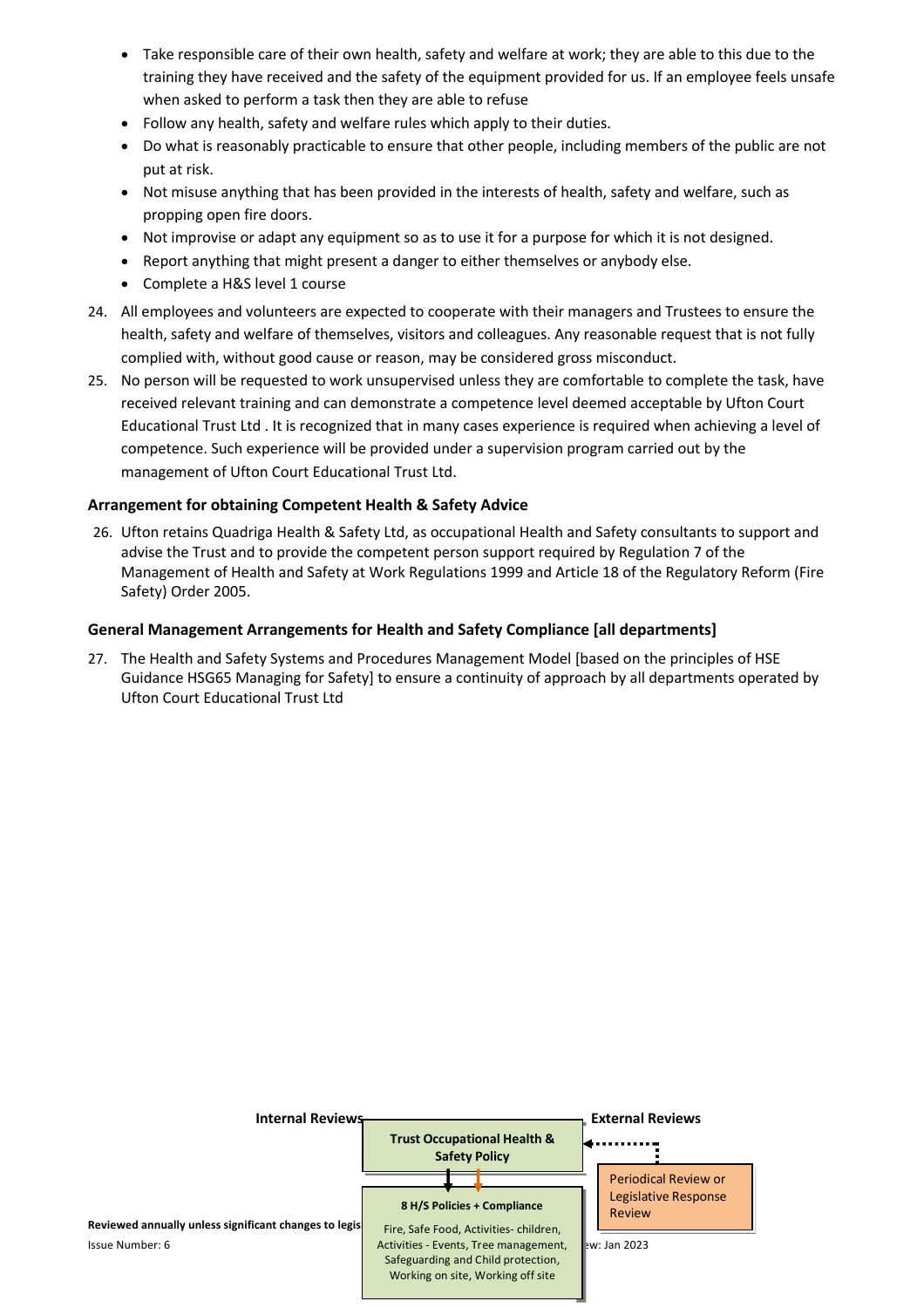

#### **COVID-19 Secure Arrangements**

Separate risk assessments are in place for various Ufton activities which sets out the requirements that must be adhered to in order to minimise the risk of employees, volunteers and others spreading, or becoming infected by, COVID-19 when at work and undertaking activities. These risk assessments have been communicated to employees, volunteers and other interested parties, and will be reviewed in line with Government changes.

#### **Consultation and Cooperation**

- 28. The Trustees and Management of Ufton Court Educational Trust Ltd recognises the need for consultation and cooperation and the involvement of everybody to secure and maintain a safe and healthy workplace. We encourage our employees to highlight to us at any time:
	- Any shortcoming in the provisions or facilities provided for themselves or visitors
	- Any occasions when personal circumstances arise that a Trustees and Management plan is required to facilitate the matter and the workload involved.
- 29. Health, safety and welfare are a standing item on the agenda of our staff meetings where all members of staff and volunteers are encouraged to attend.
- 30. The Management of Ufton Court Educational Trust Ltd takes an active part on external industry consultations and are committed to assisting the industry lead body to develop continual improvement processes informed by Inspections, changes in requirements, changes on site and advice from retained Consultancy which will also result in a policy review.

#### **Sub Policies**

- 31. There are 9 sub policies which sit under the main H/S policy. Each Policy includes specific roles, responsibilities and training/qualifications; specific risk management and controls; recording and reporting of incidents and an appendix of Risk Assessment Method Statements associated with it. Polices are as follows:
	- **Safeguarding** covering: Key Contacts; Specific Management Arrangements for Health and Safety Compliance [all departments]; Departmental Specific Managements Arrangements; Purpose; Ufton's Policy; Statutory Framework; Procedures; Training and support; Professional confidentiality; Records and monitoring; Attendance at child protection and safeguarding meetings; Pupils at risk; E-safety; Safer Recruitment; Teacher Prohibition Orders and Disqualification by Association; Professional boundaries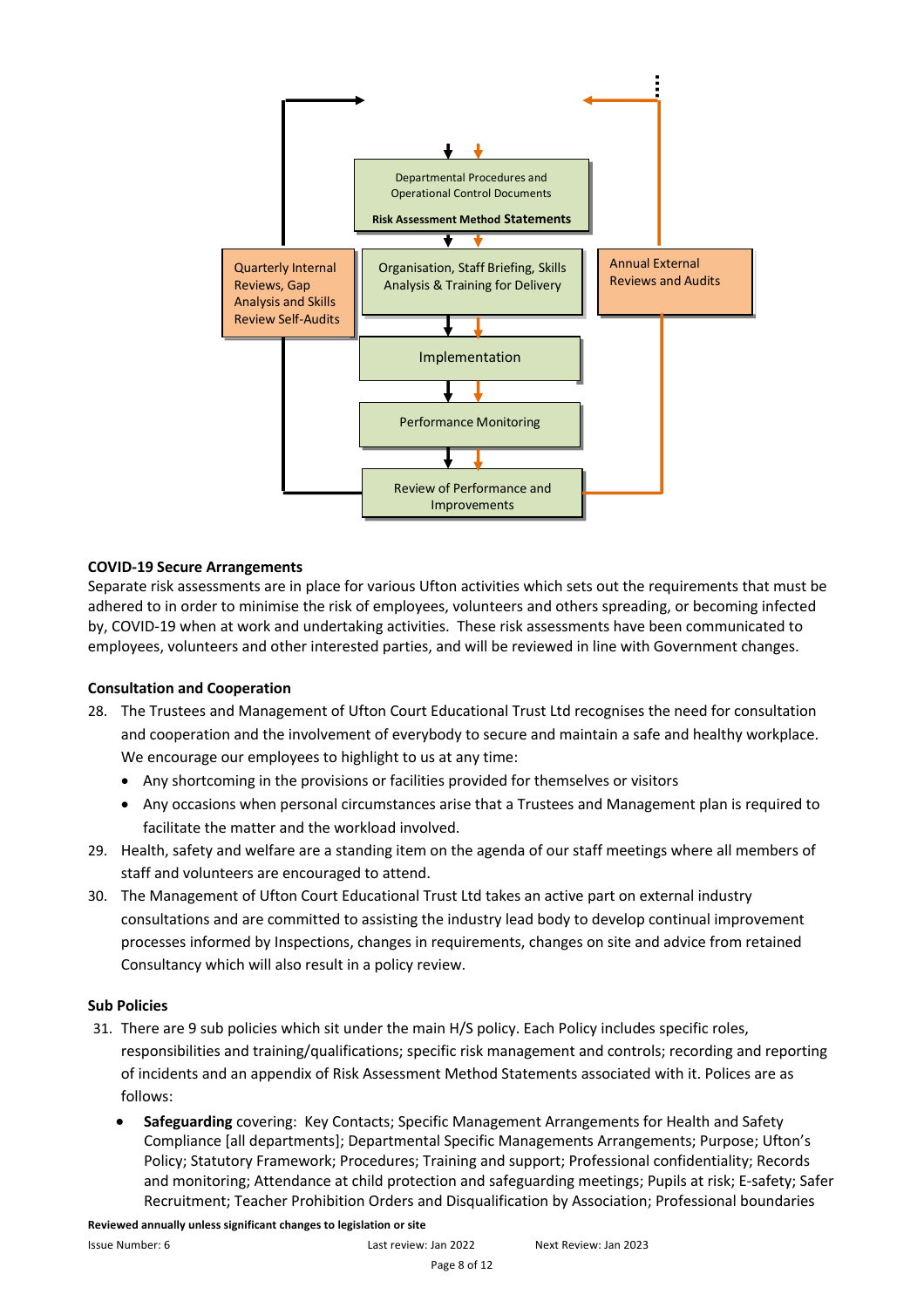for staff and code of conduct; Whistleblowing; Radicalisation and Extremism; Allegations; Residential accommodation; Children with special education needs and disabilities Appendices - Terminology; Recognising abuse & neglect; Pupils at risk – a list of vulnerable groups; further information on specific safeguarding issues including: CSE /FGM/ Radicalisation; LADO referral process; Role of Designated Safeguarding Lead; Information sharing flowchart; Links to government guidance documents including KCSIE Sept 20

- **Safe Food** covering: Management of safe food; food safety; contractors' safe food; work equipment associated with safe food; location facilities, structures and infrastructure management
- **Fire Safety Management** covering; management of fire safety
- **Management of Trees** covering: specific arrangements for management of tree areas; contractors; manual handling; mechanical equipment
- **Activities – Children** covering: management of activities for children; food safety; activity equipment; location facilities, structures and infrastructure management
- **Activities – Weddings and Events** covering; management of wedding and events; food safety; contractors; activity equipment; location facilities, structures and infrastructure management
- **Working on site** covering: management of working on site; food safety; work equipment; contractors; location facilities, structures and infrastructure management
- **Working offsite** covering: management of working off site; activity equipment; manual handling; mechanical equipment
- **Compliance** covering: management of compliance legal; finance; HR and Safeguarding; marketing and fundraising; IT, Data Protection and GDPR; location facilities, structures and infrastructure management

#### **Risk Management and Controls**

32. All activities that make up Ufton Court Educational Trust Ltd activities will be subject to a risk management program that reflects the risks identified and the controls required to negate the effects of the risk. Such a risk management program will operate under the processes outlined below.



- 33. Risk Assessment Method Statements (RAMS) are produced for each area of work, activity and business. These are grouped under the Sub Policies (Fire, Safeguarding, Safe Food, Activities – Children, Activities – weddings and Events, Management of Trees, Compliance, Working Offsite, Working Offsite) these are written in consultation with members of staff and reviewed annually. Members of staff and volunteers are required to read those relevant to their work and sign to say they've read and understood
- 34. RAMS documents define the probability, outcome, business and environmental risk which are scored using a definitive table. An overall risk level is then allocated; the maximum score is 125, any over this will not be tolerated.
- 35. See table below for definitions when assessing risk on RAMS documents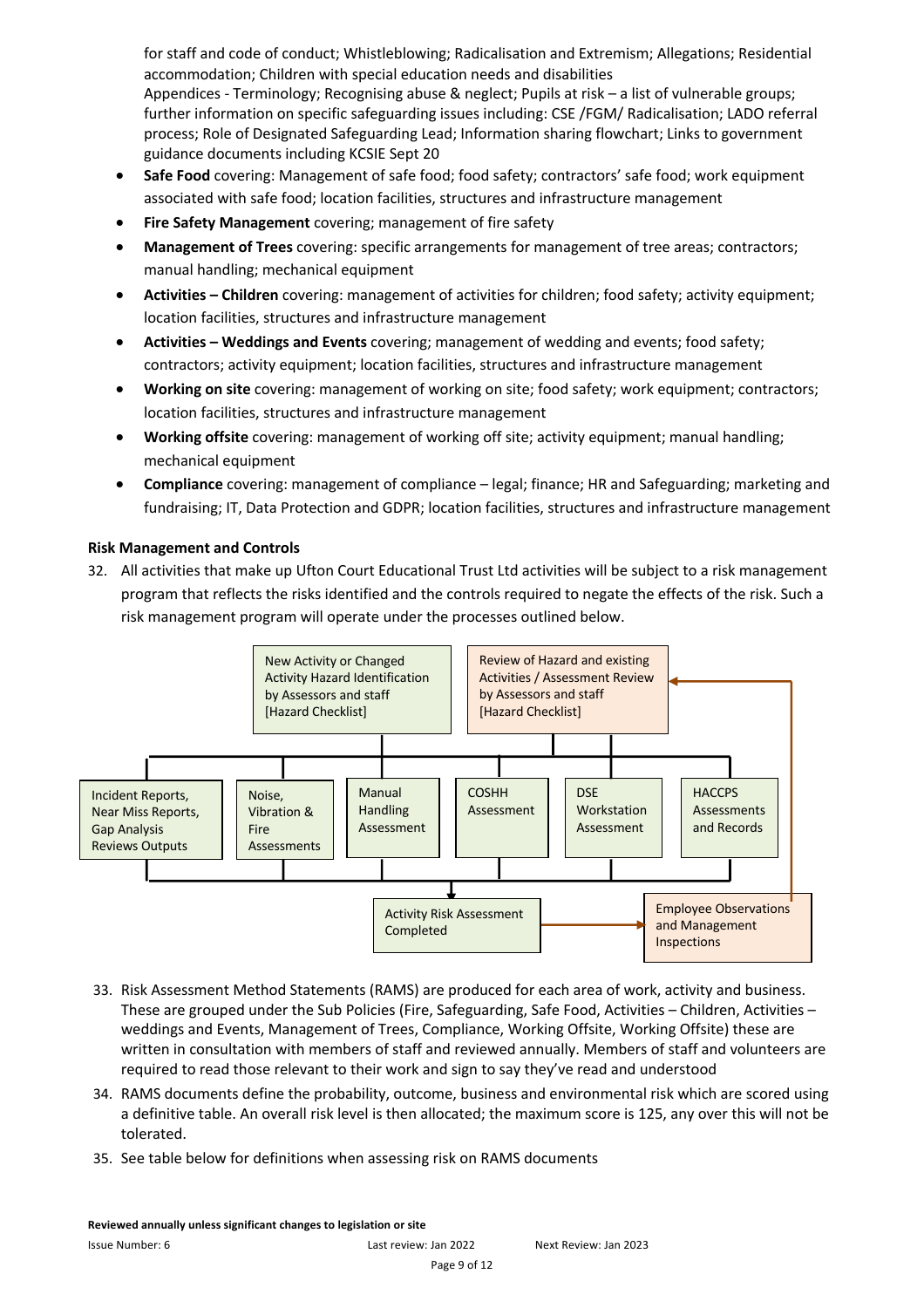| <b>Likelihood</b>                                                                                  | <b>Injury Outcome</b>                                                     | <b>Business Risk</b>            | <b>Environmental Impact</b>     |  |
|----------------------------------------------------------------------------------------------------|---------------------------------------------------------------------------|---------------------------------|---------------------------------|--|
| 1 Remote - no historical<br>occurrences here but has happened<br>elsewhere                         | 1 No treatment                                                            | 1 No impact                     | 1 No impact                     |  |
| 2 Unlikely - Occurs here but<br>extremely rare (not in last year)                                  | 2 On site first aid administered                                          | 2 Minor impact                  | 2 Minor Impact                  |  |
| 3 Possible - has occurred in the last<br>year                                                      | 3 Treatment by external medical<br>professional and same day<br>discharge | 3 Moderate short term impact    | 3 Moderate short term impact    |  |
| 4 Foreseeable - occurs occasionally<br>(once per term)                                             | 4 Admission to hospital                                                   | 4 Serious medium term impact    | 4 Serious medium term impact    |  |
| 5 Regular - occurs regularly<br>(weekly)                                                           | 5 Death or life changing injury                                           | 5 Very serious long term impact | 5 very serious long term impact |  |
| Multiply Likelihood x Injury Outcome x Business Risk x Environmental Impact.                       |                                                                           |                                 |                                 |  |
| Any score above 25 must result in control measures being applied in the additional comments column |                                                                           |                                 |                                 |  |

- 36. COSHH Assessments are written for chemicals which display the hazard signs and based on the Data Sheet. These are reviewed annually and members of staff are required to confirm that they have read and understood them.
- 37. The Risk Register records all the risks and levels assigned to them using the information on the RAMS documents. These are then highlighted using a traffic light system where Red is of immediate concern and actions required noted. The Register is kept under review.

## **Appendix 1**

### **HSE's Plan Do, Check and Act Flow Chart**

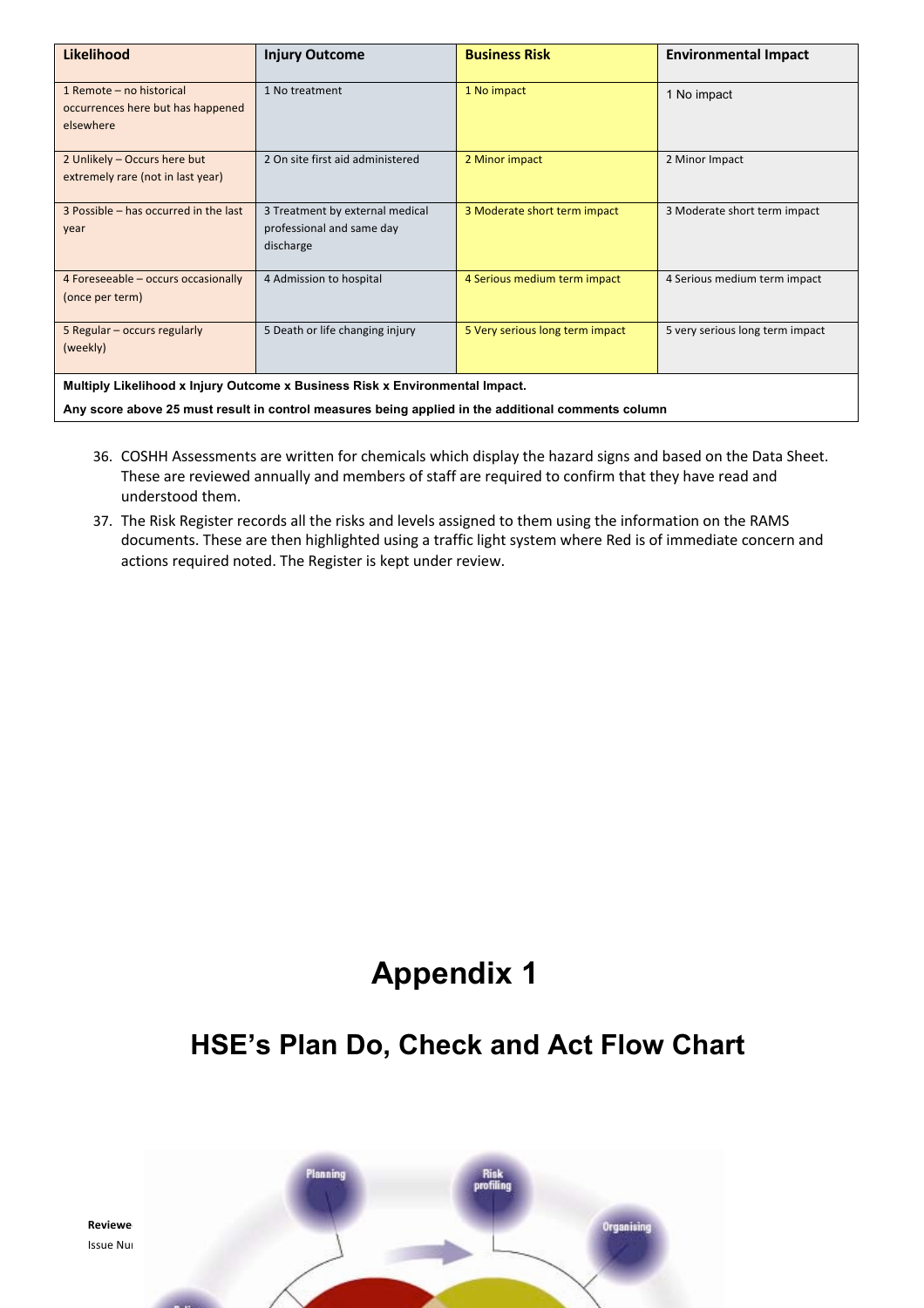### **Appendix 2**



Staff in yellow – joined since last Trustees meeting/ vacancy

**Reviewed annually unless significant changes to legislation or site** 

Issue Number: 6 Last review: Jan 2022 Next Review: Jan 2023

Page 11 of 12